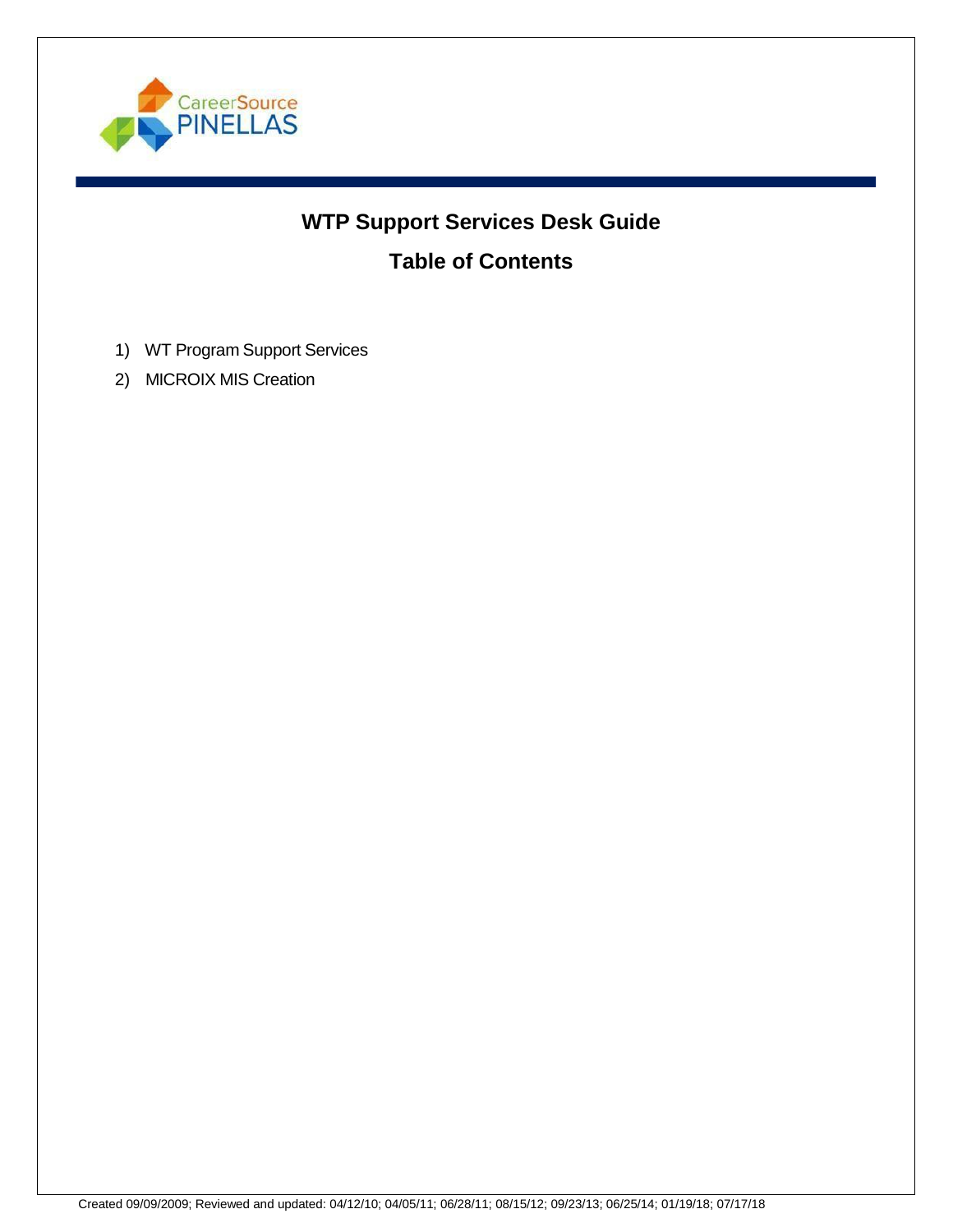

# **WTP Support Services Desk Guide #7.1**

**Date:** Updated 04/07/2019

**To:** All Career Source Pinellas Program Staff

**Subject:** Support Service Availability, Distribution, Data Entry, and File Retention

**Purpose:** To provide guidance and overview of Welfare Transition (WT) program availability, distribution, data entry and file retention of supportive services. Eligibility determination and distribution will also be outlined within this desk guide.

# **SUMMARY**

The WT program staff will provide WT participant support services based upon their need AND eligibility. Participants are to be informed that program support services are only to be used to support their continued participation within their assigned activities or assist with their successful obtainment and retention of employment. Additionally, CareerSource Pinellas (CS Pin) assistance is subject to availability of funding and is not a participant entitlement.

Participant support service needs are divided into three categories: Transportation Assistance, Ancillary Assistance & Training Assistance. Specific maximum limits and the required supporting documentation of need are included.

The annual cap for Transportation and Ancillary services combined is \$700 per fiscal year, July 1 – June 30. Monetary support services are not available to Applicant participants

# **Transportation Assistance**

- A) All participants must be present to receive any service
- B) All eligible participants must state their need in the form of a participant Statement of Need signed by the participant and a CS Pin staff member
- C) The monthly maximum is up to \$50 per month
- D) It is preferred that participants receive the monthly transportation assistance on or around the same date every month. This is not required. It is allowable for participants to receive their service earlier the next month if justification is stated. It is always allowable to receive their service later the following month
- E) There are rare instances where staff might need to approve \$25 bi-weekly, but this is not the usual occurrence.
- F) A participant should always receive the monthly transportation in the month it has been determined eligible.
	- $\circ$  There are instances where transportation assistance may be issued by the 10<sup>th</sup> of the following month for the previous month.
- o Examples include, but are not limited to
	- $\circ$  The participant did not receive their check timely due to employer delay in processing or system access errors.
	- $\circ$  2) Holiday and/or a combination of Holiday and work schedule did not allow the participant to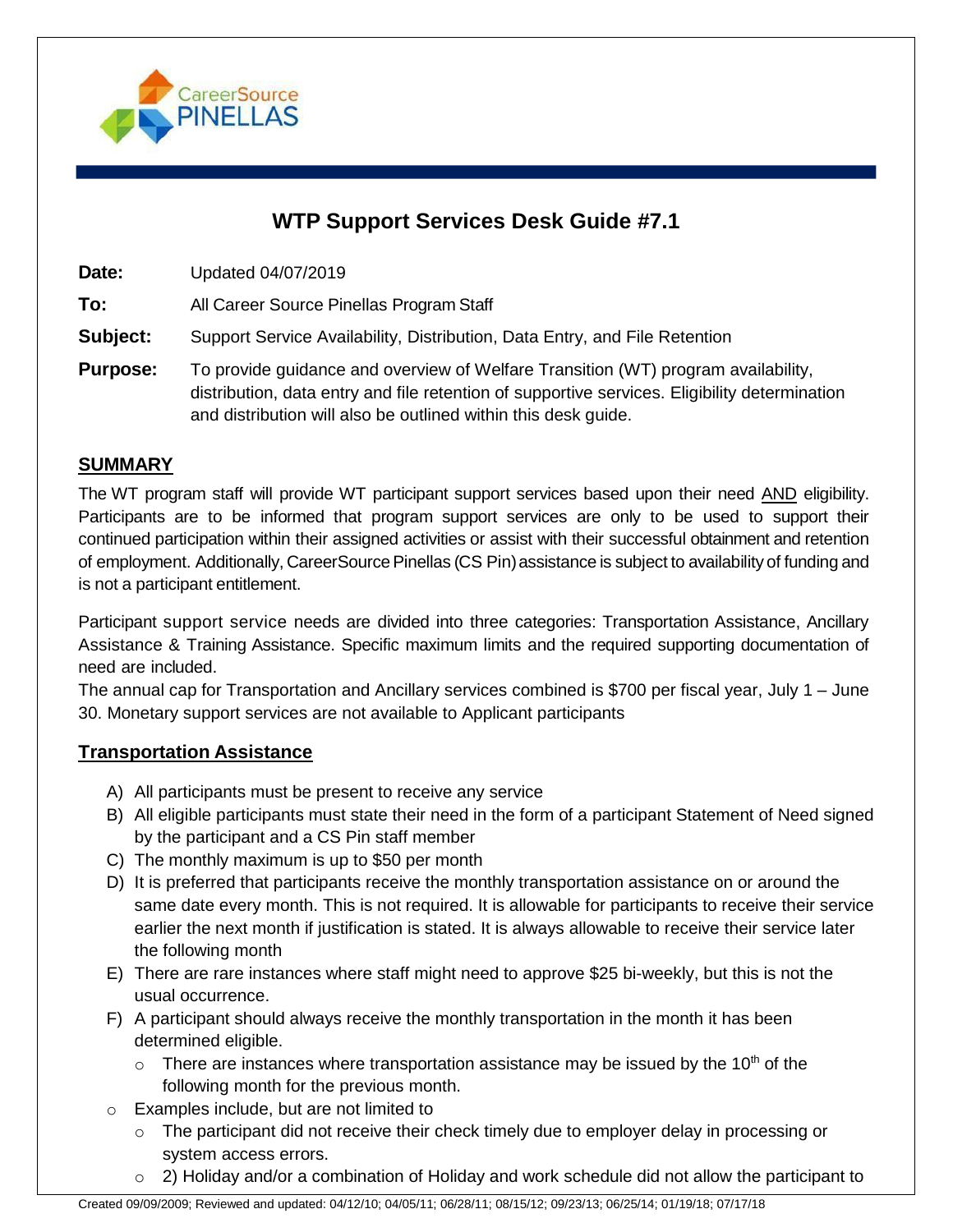pick up assistance within the month.

# **Mandatory participants**

 $\circ$  Services are available to participants after completing one full week of hours as assigned per a current IRP

1) If the participant misses one week of training/work experience hours due to holiday breaks (i.e., spring break), documented illness or other similar reason, staff must receive supervisory approval before transportation service is provided.

#### **Two parent household participants**

1) Both referred parents must be in compliance with the program and IRP(s)

2) If one parent is not in compliance, then the other parent is not eligible to receive services, because the total household is not in compliance.

3) Each referred participant must be assigned to at least 15 hours per week for each parent/participant to be eligible. If one parent is assigned to 10 hours per week and the other parent is assigned to 35 hours per week, only the parent completing the 35 hours per week is eligible.

#### **Transitional participants**

- o Months 1- 6 only **(**no transportation assistance is available during months 7 24)
	- 1) Participants must maintain employment with earnings
	- 2) Program may also assist with vocational training if employment, with earnings, is maintained.
	- 3) In Two-Parent households, one parent can attend only Vocational Training, at least 15 hours per week if the other parent is employed with earnings.

# **Ancillary Assistance**

- A) Primary services offered are Uniforms and Tools required for employment.
- B) All ancillary services will be requested by the participant, reviewed and approved by a Career Counselor (CC) and submitted to the Programs Coordinator (PC) or Lead for final review and approval

C) Ancillary services can only be issued via a voucher, check or company credit card purchase, which are all subject a second tier Finance approval process

- D) Service are approved for only the exact amount of the request
- E) Does not include self-employment
	- 1) Uniforms/Clothing Must be required for work, are limited to once per fiscal year and cannot exceed \$150
		- o The dollar amount will be determined by number of average hours working per week or by case status.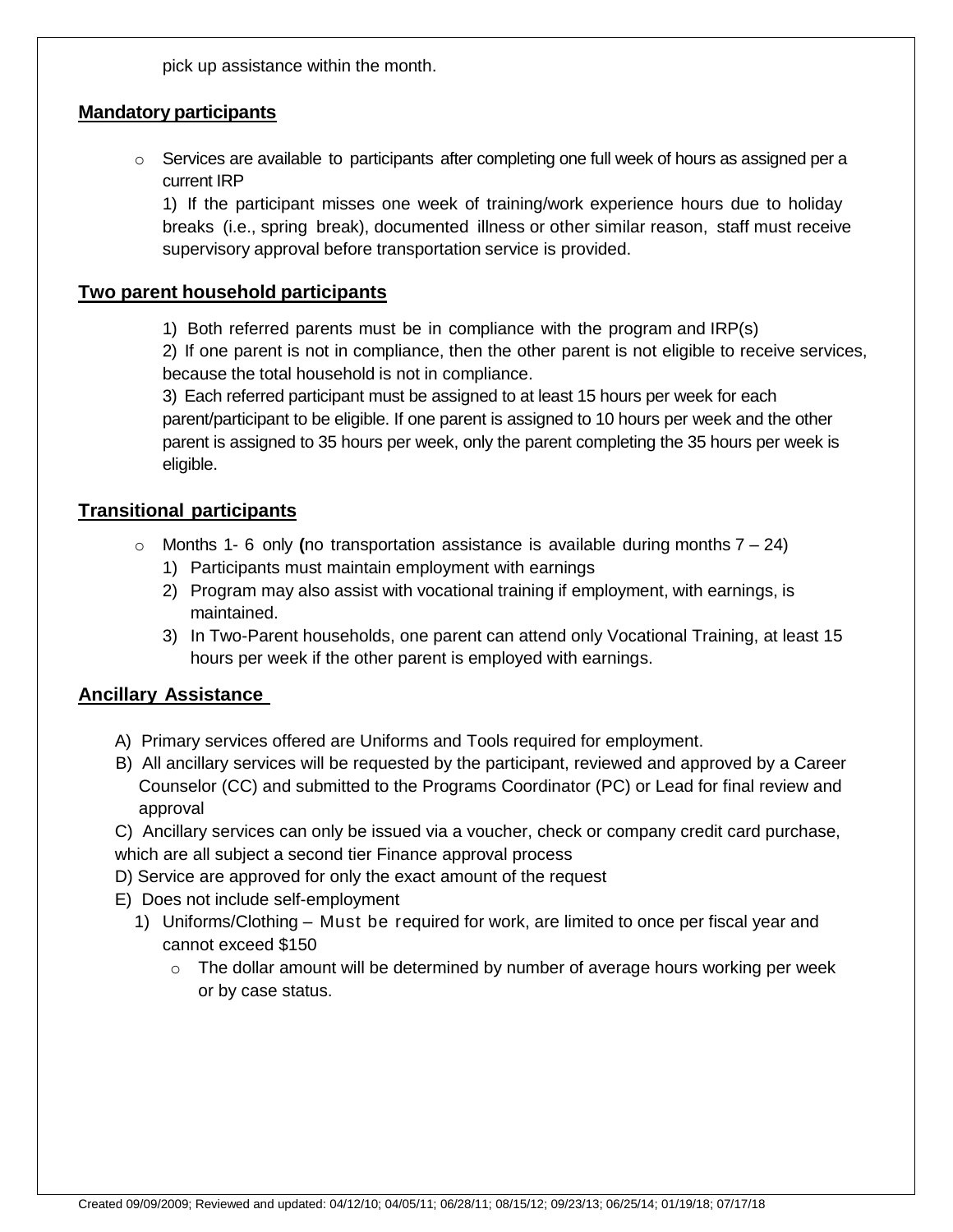| <b>MN Participant working</b> |             |
|-------------------------------|-------------|
| average of fewer than         |             |
| 20 hours per week             | up to $$50$ |
| MN participant                |             |
| working average of 20-        |             |
| 34 hours per week             | up to \$100 |
| MN participant working        |             |
|                               |             |
| hours per week                | up to \$150 |
|                               |             |
| Transitional                  |             |
| average of 35 or more         |             |

- o The participant is required to submit the following for consideration:
	- 1. A participant Statement of Need
	- 2. Employer/Training Provider Dress Code
	- 3. Proof of cost; Approved vendors are to be used whenever possible
	- 4. Employment must be submitted and verified by staff before approval of service
- o Work Clothing is defined as specific items required for employment:
	- 1. Examples would include, but are not limited to:
		- Black pants required at Walgreens
		- Tan pants required at Target or Walmart
		- Non-skid shoes required at restaurants
		- Steel toed shoes required at factory or outdoor work sites
	- 2. Business Casual attire does not qualify as required work clothing
- 2) Tools Must be required for work and not to exceed \$100 per fiscal year
	- $\circ$  Only tools that will be required for the first month of employment are to be approved
	- $\circ$  Additional tool requests up to \$100 can be accepted and approved, as other tools are required by the employer
	- o The participant is required to submit the following for consideration
		- 1. A participant Statement of Need
		- 2. Employer statement of tools requirement
		- 3. Proof of cost; Approved vendors are to be used whenever possible
		- 4. Employment must be submitted and verified by staff prior to approval of service
- D) Two parent households:
	- 1) If one parent is employed and has a need, the eligibility of the service must be determined by the household requirements. If the household is in compliance with activities as assigned the one parent in need could be eligible.
	- 2) Both parents do not need to be assigned to minimum number of hours for the employed parent to be eligible.
	- 3) If one parent is completing less than 15 hours per week, that parent is not eligible for services.
- E) Transitional participants
	- 1) Eligible months 1-6 only
	- 2) Must maintain employment with earnings
	- 3) Must submit acceptable documentation
	- 4) The most recent payment form is always preferred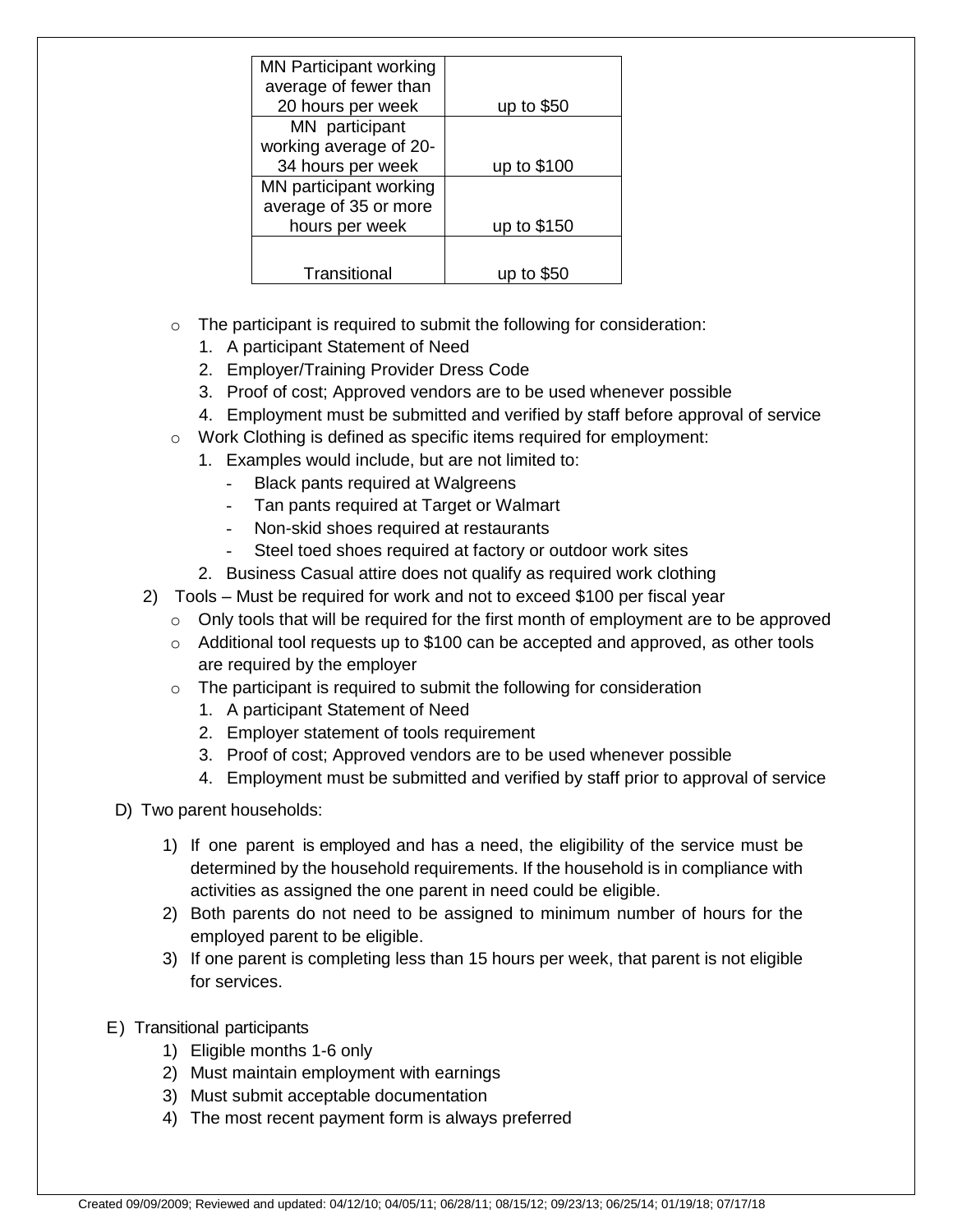#### **Training Assistance: Vocational Training, On-the-Job Training Assistance, GED/ESOL**

- a) Available to all open Mandatory participants & Transitional participants
- b) The training program must be completed prior to the end of TANF time limits or end of the Transitional period
- c) OJT, Vocational Training tuition costs or cost of GED/ESOL exam will be completed through an OJT Contract or the Individual Training Account (ITA)/voucher process.
	- $\circ$  Staff members are able to utilize the voucher system. Check request or Credit Card payment to process costs associated with training.
- d) Vocational Training needs will be **i**ncluded in the \$5,000 maximum annual ITA budget and \$10,000-lifetime limit.
	- o This includes only required items to complete the training program, i.e., tuition**,** fees, licensure, books, uniforms, tools, and so forth.
	- $\circ$  Uniforms required for training cannot exceed \$150, depending on number of weekly attendance hours

| Attending an average  |             |
|-----------------------|-------------|
| of less than 20 hours |             |
|                       |             |
| per week              | up to $$50$ |
| Attending an average  |             |
| of 20-34 hours per    |             |
| week                  | up to \$100 |
| Attending average of  |             |
| 35 or more hours per  |             |
| week                  | up to \$150 |
|                       |             |
|                       |             |
| Transitional          |             |

- Approved agency vendor should be used whenever possible

- o Tools required for training cannot exceed \$300 per fiscal year
	- Only those tools needed for current semester/term should be approved
	- Tools not needed until term 3 should not be purchased until term 1 & 2 have been successfully completed
	- Approved agency vendor should be used whenever possible
- e) Cost of GED courses will be covered with a voucher.
	- 1) GED may be a standalone activity for a Teen Parent
	- 2) GED may be a Core Plus (CP) activity for a non-Teen Parent in combination with a Core activity

a. Full compliance with both activities is required.

- 3) The first semester of GED attendance, meaning the participant has not ever received prior GED assistance, is available to all Mandatory and Transitional participants in months 1-46
- 4) Returning GED participants, meaning participants who have previously received GED tuition assistance, must submit documentation of successful completion of previous quarter and must show progress in obtaining GED.
- i. Successful completion of the quarter is documented by weekly timesheets
- ii. Progress can be documented by increased TABE scores or instructor statement.
- iii. Invoice from Pinellas County School Board is required
	- $\circ$  The cap for GED tuition is \$90 per fiscal year
	- o \$90 Cap does not include cost of exam or exam re-test.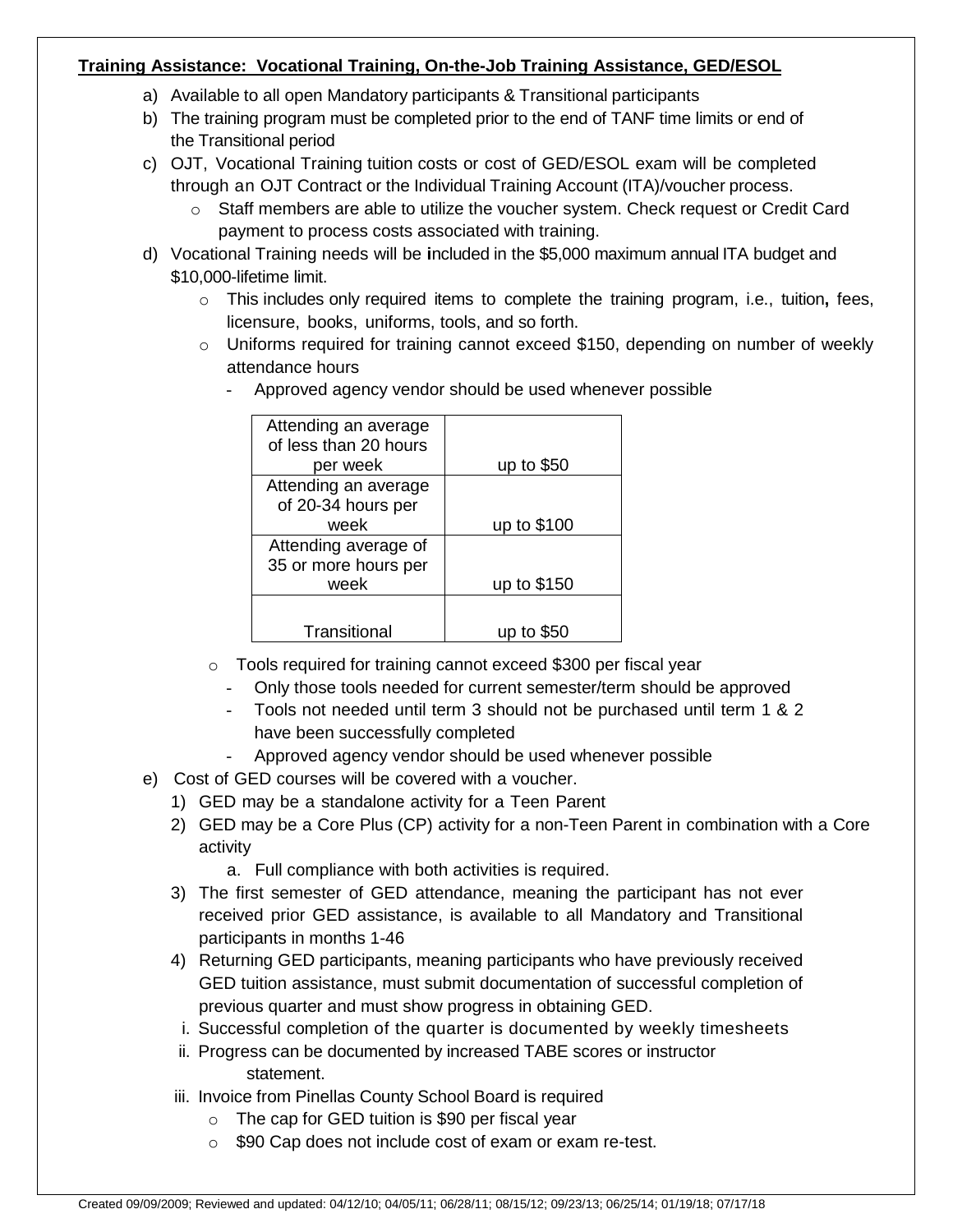- iv.Tuition and exam costs are both included in the \$5,000 maximum annual ITA budget and \$7000 lifetime ITA budget.
- v. Participants must be in compliance with all assigned activity hours as stated on IRP
- vi. Participants who have previously received GED assistance but were not successful in obtaining any portion of the GED certification are eligible for one second GED tuition
- vii.If a participant received two GED tuition vouchers and fails to obtain at least one portion of the GED certification, the participant is no longer eligible for additional GED tuition vouchers.
- viii.To become eligible again, the participant must attend GED using their own resources and complete the semester showing attendance and progress. This will show the participant is now serious about obtaining the GED certification(s).

**Emergency Clause:** Standard support services and amounts of each service will be the standard used by WT staff. However, on a case by case basis, due to emergency need, funding availability and unless otherwise indicated, WT staff may request a variance based upon staff assessment and supervisory approval. The custom request must be tied to obtaining employment, a direct employer requirement or have the possibility to increase likelihood of employment.

1) Staff may decrease the standard maximum dollar amounts based upon case management assessment and the submitted documentation demonstrates the need does not justify, or is less than, the standard maximum amount.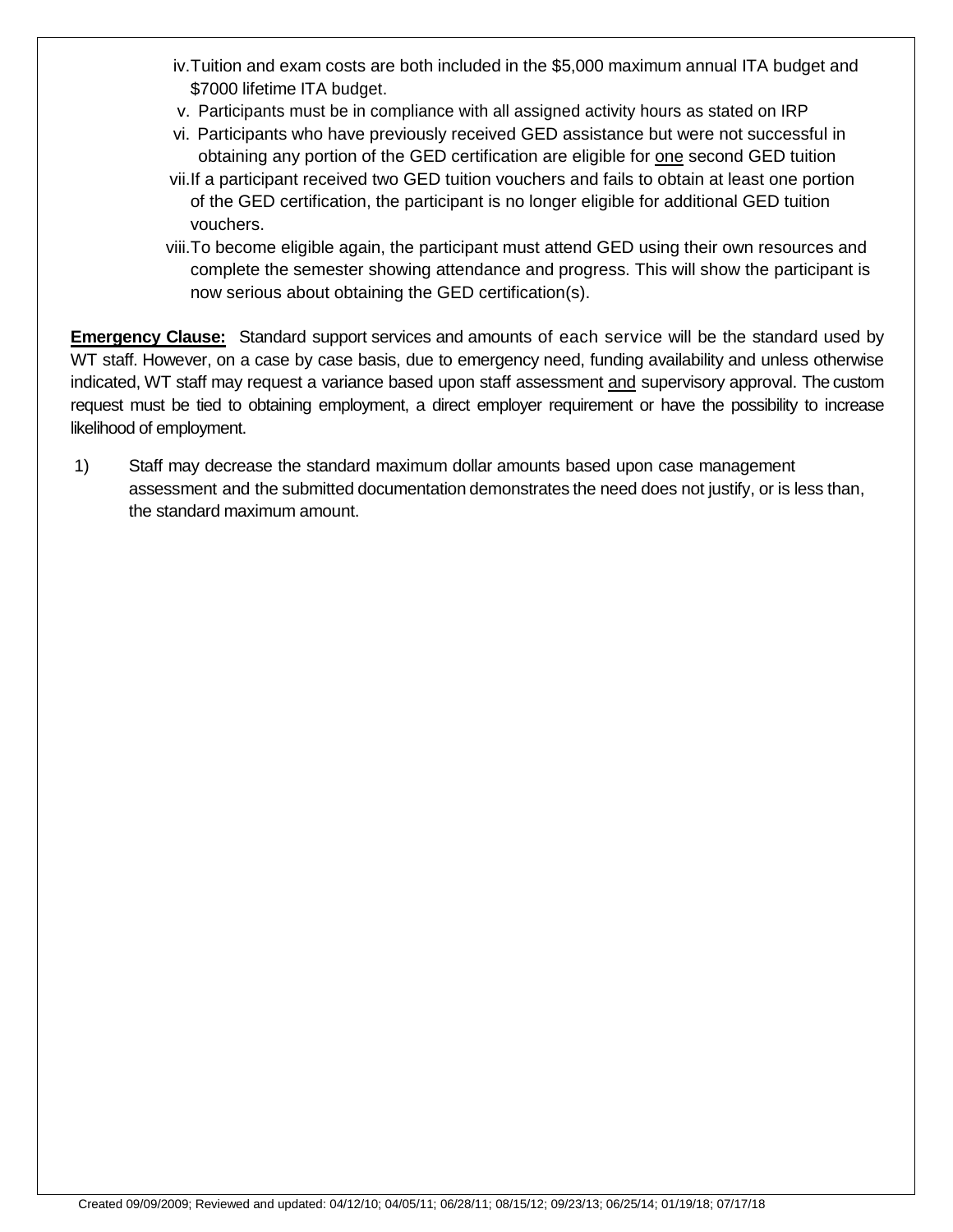# **Support Service DISTRIBUTION AND STAFF HANDLING:**

- 1) Staff will be issued a set inventory of various dollar amounts of Visa Bank cards
- 2) Staff must retain their cards in a secure safe in their respective offices to maintain security and control.
- 3) Staff is responsible for managing their card inventories. Each card has a control number which will be used to track and manage.
- 4) Card supplies are issued and signed out by the Finance department
	- a. Cards orders are submitted to Finance by Programs Coordinator or designee, monthly
	- b. Orders are determined by what is currently in the center inventory compared to what was issued over the last 30 days. Orders should not exceed what is expected to be used within 30 days.
	- c. Orders are approved and processed by the Finance Department
	- d. Finance swipes each card through the card track system assigning the card to a center and a designee for each center
	- e. The staff member receiving cards from Finance is required to count and sign for the cards.

# **Approval process:**

- 1) Participant must be present to receive service
- 2) Front Desk/issuer emails the Career Counselor (CC) stating participant is here for a support service
- 3) The Career Counselor reviews the case for eligibility
	- A) If eligible, the Career Counselor enters one of the copy/paste approval case notes
	- B) The CC completes the State of Need form and hands to the issuer. For offsite approvals the State of Need form will be emailed to the issuer
	- C) Completion of the form includes:
		- o Name & last 4
		- o Select appropriate funding
		- o Write in the approved dollar amount
		- o Select the appropriate approved service
		- o Sign the form

\*\* If not eligible, the CC will explain the reason to the participant. If offsite, the reason for denial will be emailed to the issuer.

- D) The issuer reviews the form to ensure it is complete, correct and the services marked on the form match the approval note
- E) The issuer obtains the participants signature on the Statement of Need, if not already obtained
- F) The issuer issues the card by swiping the card and photo ID through the card swiper. If the participant does not have a photo ID, instructions are provided below for ID Exceptions.
- G) Both the participant and issuer sign using the card tracker signature pad
- H) The issuer completes all data entry within 48 hours of issuance
- I) The issuer then either e-files the Statement of Need form or scans the form to the appropriate MIS queue

#### **ID Exceptions:**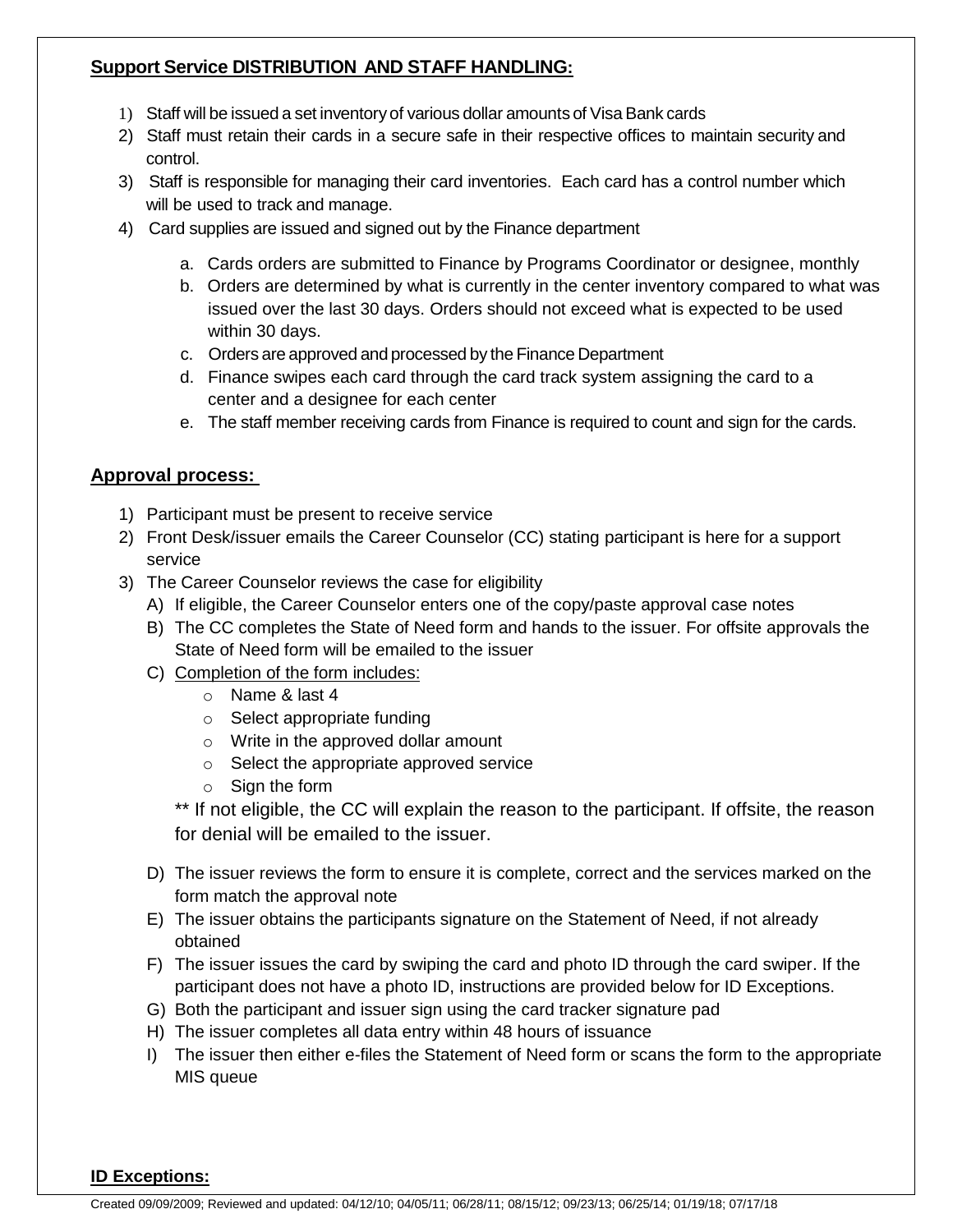There are two reasons the "ID Exception" button can be used in issuing gas and visa cards

- 1) The participants does not have or did not bring an ID
- 2) The card reader will not read the ID black strip

A) Staff members are able to issue a card once without an ID.

- $\circ$  The participants should be informed that there will only be a one-time issuance without an ID which will occur. After the first time, no  $ID = no$  service.
- $\circ$  Participants who not own an ID should be informed of local resources such as We Help and St. Pete Free Clinic who can assist with the cost of obtaining a Florida ID
- $\circ$  Participant's signature on the card tracker should be compared to a document in the participant's e-file
- o A special issuance case note is entered for these instances.

#### **Process for using ID Exceptions:**

- 1) Always attempt to swipe an ID before using the exception
- 2) If the card reader will not accept the ID click the "ID Exception" button
- 3) Enter the participant first name, last name and last 4 of SSN, click save
- 4) The issuer and participant sign on the signature pad
- 5) The issuer prints the signature page
- 6) The issuer photo copies the card and the ID
- 7) A supervisor then signs the signature page.
- 8) The supervisor remains with the issuer until the support service card(s) are handed to the participant
- 9) By signing this form the supervisor is verifying they witnessed the support service card(s) being handed directly to the participant.
- 10) The issuer is responsible for e-filing the signature page and photo copies.

# **Support Service Inventory**

- 1) The designated issuer will maintain and ensure complete/correct recordkeeping of inventory
- 2) Inventory is completed bi-monthly, on the  $15<sup>th</sup>$  and last day of each month, or closest business day prior.
- 3) Inventory is always completed with at least 2 staff members.
- 4) Inventory will be completed preferably by the issuer and a supervisor, when available. Other designees can be appointed to cover for staff not being available.
- 5) Cards in the safe are counted by issuer and supervisor, completing and signing the Inventory Cover sheet.
- 6) The report is then pulled for the center by the supervisor
- 7) The supervisor than matches the report to the inventory cover sheet and signs the report
- 8) The inventory cover sheet and report are all submitted via email to the "Finance" email address
- 9) If for any reason the report and inventory cover sheet do not match the issuer and supervisor are to research and recount.
- 10) If center reaches the Close of Business (COB) and the inventory cover sheet does not match the report, the Programs Coordinator and Programs Director are to be immediately notified who will in turn immediately notify the Finance Director.

# **Support Service Monitoring**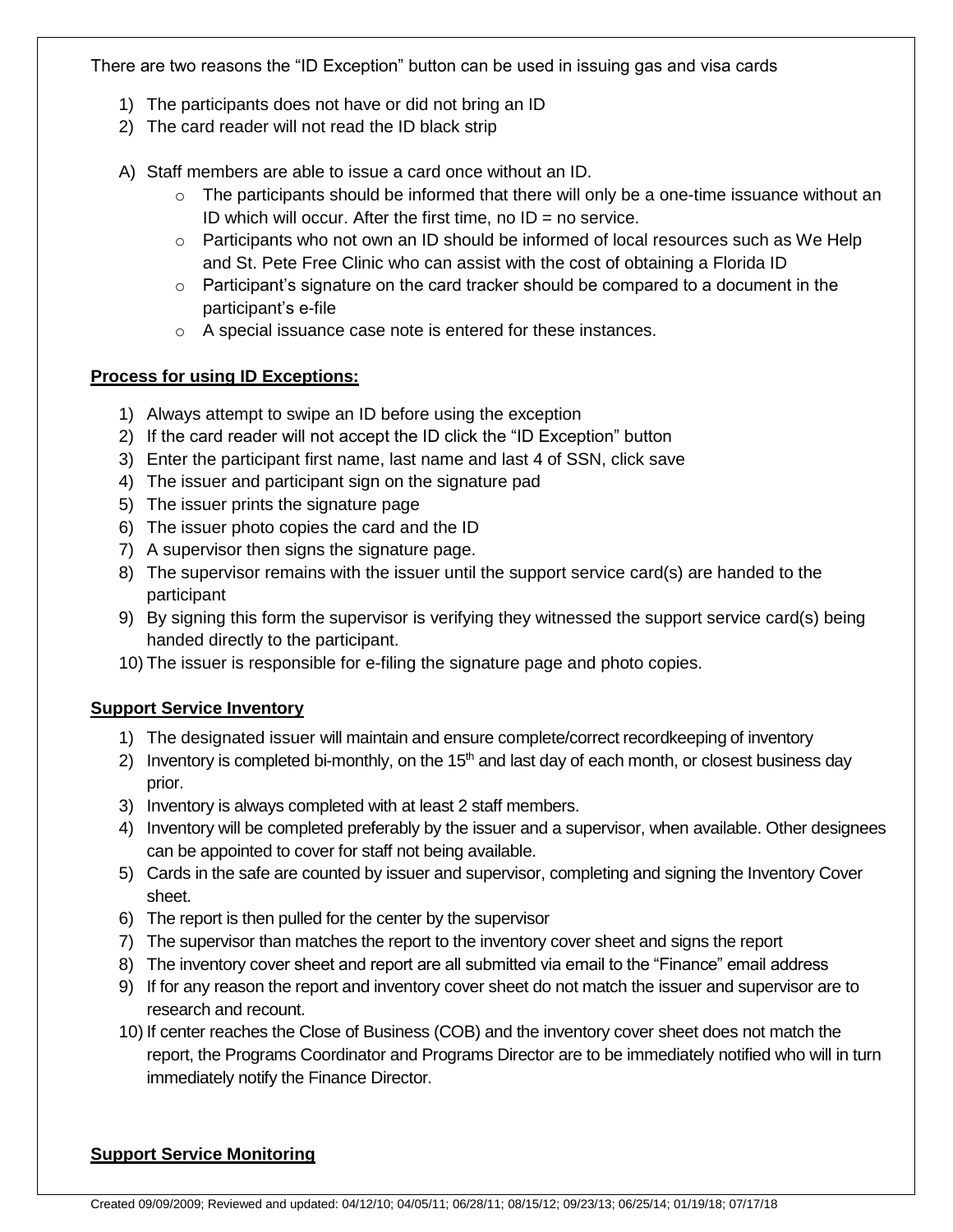- 1) Agency Internal Monitor completes three support service audits monthly
	- A) Desk Review
		- $\circ$  Randomly selects a number of issuances from last 30 days of regional issuances card tracker report
		- $\circ$  The card tracker report is compared to OSST tracking system and Atlas. The following questions are part of the review.
			- a. Was the correct funding used in card tracker?
			- b. Is the OSST approval note & issuance note with correct dates entered?
			- c. Is the OSST Skill development data entry complete and correct?
			- d. Are documents e-filed where required?

# B) Inventory

- o Occurs at each center including Administration safe
- o Actual count of cards is compared to card tracker inventory report
- o Verifies full balance remains on random sample of cards
- o Verifies a random sample of issued card numbers are not in safe
- C) On site/Issuance Review
	- o Occurs at each center, during distribution times
	- $\circ$  Is the issuer safe guarding the cards by not leaving safe open/unlocked, not leaving cards lay on desk or in a drawer?
	- o Is the issuer also the same person logged into card tracker?
	- o Is issuer/center following established approval process?

# **OSST ENTRY: Transportation**

- 1) In the Service Plan section of the Skill Development page
	- a. Mandatory Benchmark 9
	- b. Transitional Benchmark 4
- 2) Providers will be entered as follows:
	- a. Mandatory and Transitional participants use the same provider
		- i. Clearwater CareerSource Pinellas 402, FEID 402, Phone number 727-608-2439
		- ii. St Petersburg CareerSource Pinellas 400, FEID 400, Phone number 727-608- 2300
- 3) Cost category entry:
	- a. Tracking number Type in the Last 4 digits of the card
	- b. Cost Type Select Transportation
	- c. FMTS code Select the closest choice (Participant support services, Unemployed participant work related transportation, and so forth)
	- d. Date Enter the Actual Date of Issuance
	- e. Cost Enter the amount on the card issued
- 4) Enter a case note

# **OSST ENTRY: Ancillary Support Services**

- 1) In the Service Plan section of the Skill Development page
	- a. Uniforms Clothing
	- b. Tools Tools
- 2) Providers will be entered as follows:
	- a. Mandatory and Transitional participants use the same provider
		- i. South Clearwater CareerSource Pinellas 402, FEID 402, Phone number 727- 608-2439
		- ii. St Petersburg CareerSource Pinellas 400, FEID 400 Phone number 727-608-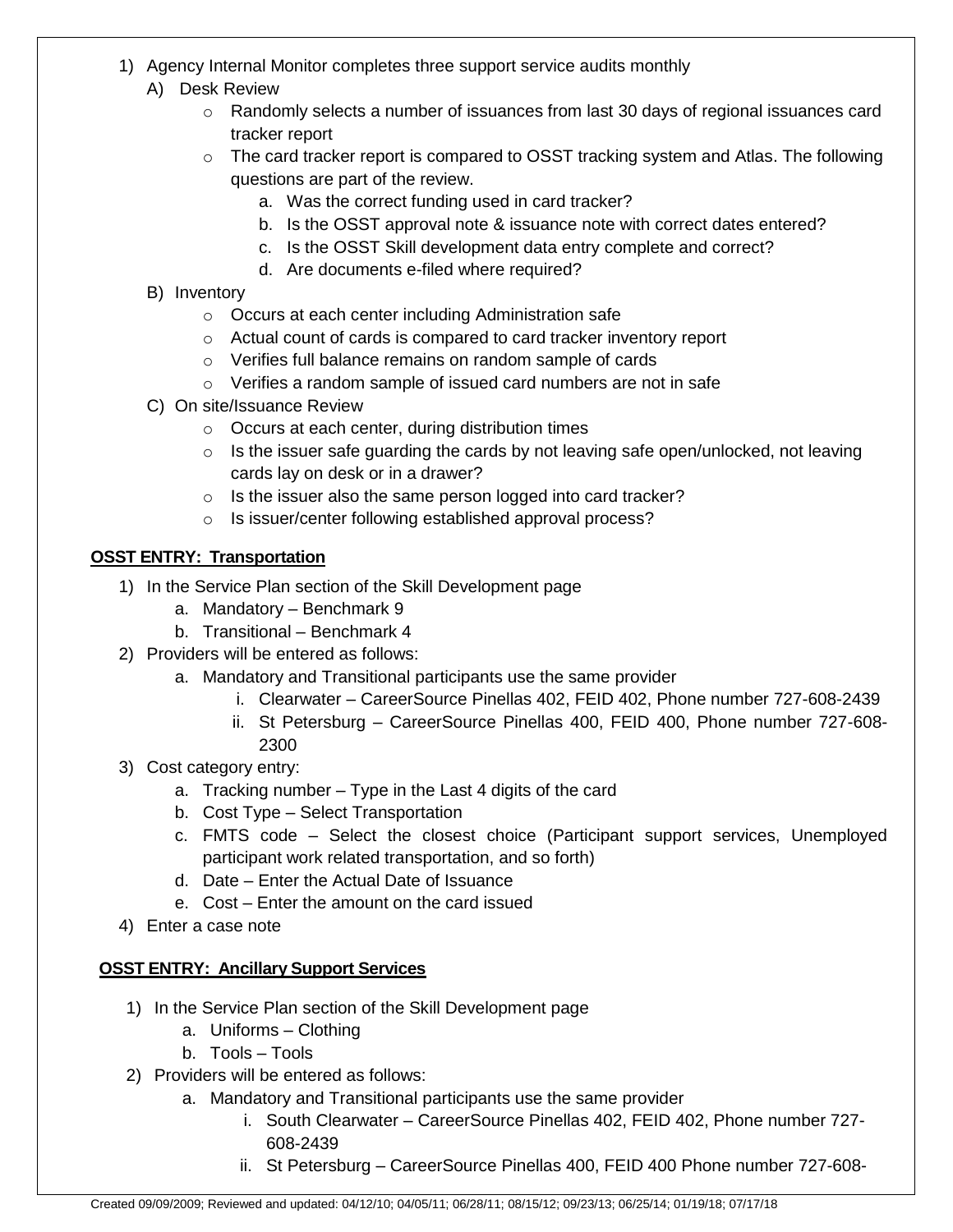#### 2300

- 3) Cost category entry:
	- a. Tracking number Type in the need. Be specific. (Ex: work uniforms, work tools, etc.)
	- b. Cost Type Select the closest choice (Clothing, tools, other)
	- c. FMTS code Select the closest choice (Participant support services, Unemployed participant work related transportation, and so forth)
	- d. Date Actual date card is provided
	- e. Cost Enter the amount of the card issued
- 4) Dates will be entered as follows:
	- a. Anticipated Begin Date the date the request was submitted to the supervisor for review and approval
	- b. Anticipated End Date 14 business days after the Anticipated Begin Date
	- c. Actual Begin Date Date of Supervisor approval
- 5) Case note issuance
- 6) Closing the service on the OSST Skill Development screen:
	- a. Click on the open service coinciding with the support service
	- b. Reason for Service Outcome Completed
	- c. Actual End Date The date the voucher or cards are signed out by the participant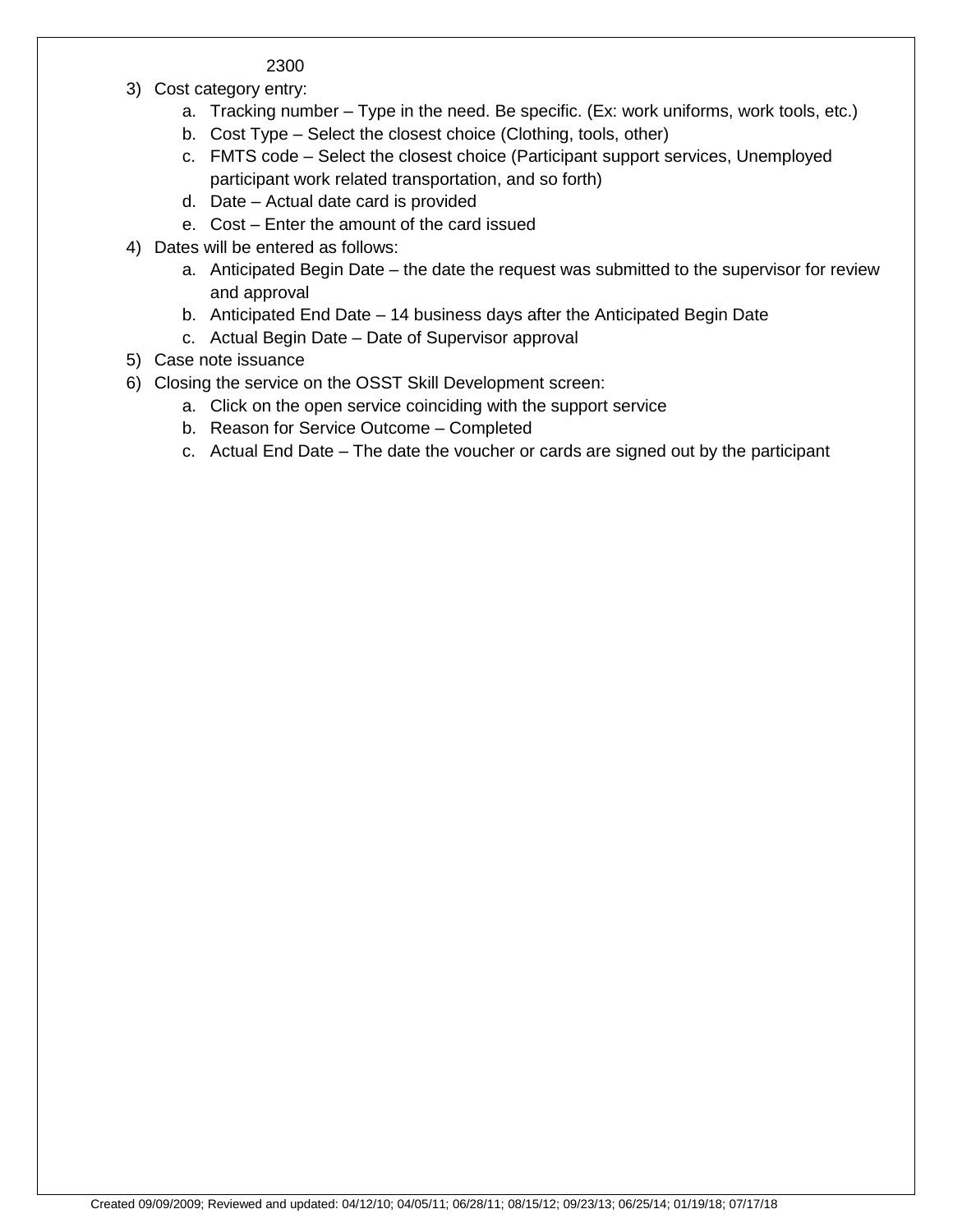#### **WT Support Service Process Participant Need & Maximum Amount Grid**

**Transportation/Ancillary Needs:** Assistance of this type is based upon participant need AND completion of required attendance of vocational/on-the-job training or employment.

**Program Year Annual Cap:** \$700.00 (July 1 – June 30)

| <b>Type of Need</b> | Cap                  | <b>Required documentation</b> |
|---------------------|----------------------|-------------------------------|
| └ransportation      | Up to \$50 per month | Written statement of need     |

| <b>Type of Need</b>                    | Cap            | <b>Required documentation</b>                                                                                                                                                                                                                  |
|----------------------------------------|----------------|------------------------------------------------------------------------------------------------------------------------------------------------------------------------------------------------------------------------------------------------|
| Uniforms/Clothing required<br>for work | Up to \$150.00 | Written statement of need<br>$\bullet$<br>Employer dress code/letter from employer<br>Completed & verified<br>employment verification<br>Proof of cost from vendor<br>Dollar Amount dependent on<br>average number of hours<br>employed weekly |
| <b>Tools Required for work</b>         | Up to \$100.00 | Written statement of need<br>Letter from employer<br>Proof of cost from vendor                                                                                                                                                                 |

#### **Vocational Training Needs:**

Are to be included in the \$5000 fiscal year maximum and \$10,000 lifetime maximum Individual Training Account (ITA) and are to be addressed through the ITA/Voucher process.

CareerSource Pinellas is able to fund up to a 2-year program or the last 2 years of extended training programs that are included on TOL. Participant must be deemed suitable for training and be approved through the supervisor review and approval process.

| <b>Type of Need</b>      | Cap                 | <b>Required documentation</b> |
|--------------------------|---------------------|-------------------------------|
| Tuition, fees, licensure | Included in the ITA | Use WTP Training Check List   |
| Book, supplies           | Included in the ITA | Use WTP Training Check List   |
| <b>Uniforms</b>          | \$150               | Use WTP Training Check List   |
| Tools                    | \$300               | Use WTP Training Check List   |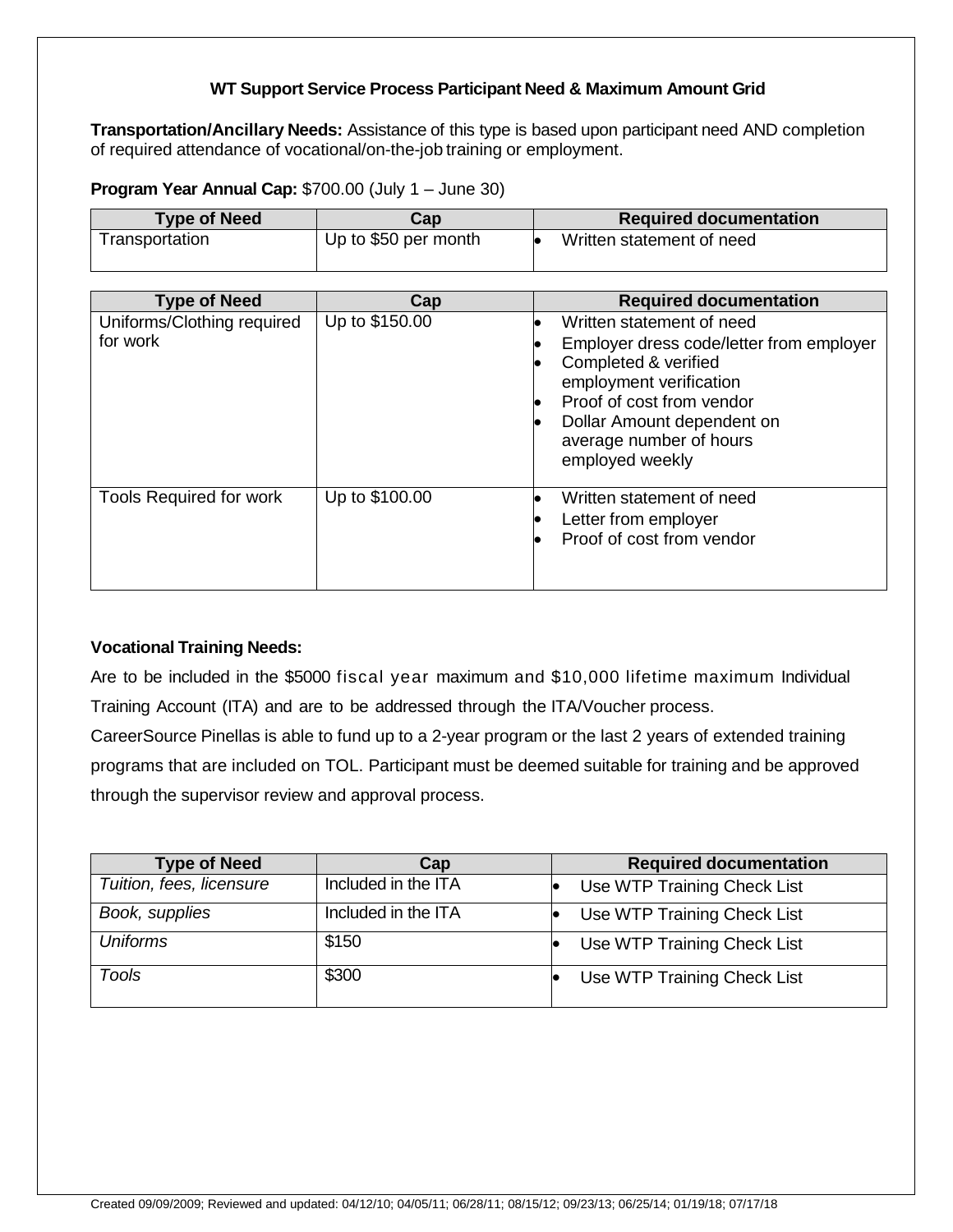

# **WTP Support Services Desk Guide #7.2**

**Date:** Updated 04/22/2019

**To:** All Career Source Pinellas Program Staff

- **Subject:** MICROIX MIS and Purchase Order and Service Creation, to include credit card and check request purchases.
- **Purpose:** To provide guidance and overview of the creation of MICROIX budgets and purchase orders and service creation. This desk guide will also provide staff with the information needed for successful submission of service requests that will result in prompt approvals. Distribution and file retention will be reviewed and outlined.

The MICROIX software program will be used to create and track training budgets and vouchers or ITA's, credit card purchases and check processes. Credit card and check processing occurs with the Finance and support team level at the Administrative level. This software uploads to the accounting system managed by the Finance Team (MIP). MICROIX is a desktop driven application. The IT department staff must install the Abila Cloud Workflow Modules, referred to as Workflow Modules within this desk guide, software on each needed computer to support access. This system will not be available via the internet or web-based connectivity.

Each staff person is provided a unique user ID and password to access the system. Each user ID is tied to a specific Workflow and funding stream within the MICROIX system. Staff user profiles can be set up as a Requester or an Approver. A requester can create new or edit unapproved purchase orders (PO), also referred to as training vouchers. An approver is a user set to approve a specific Workflow(s). Staff can be designated as a requester and/or approver.

#### **Participant Contract Code Creation**

The contract code is the unique identifier for the participant. Staff will ensure that the participant contract code is created accurately.

- 1. In the Purchase Order/Invoice tab, select Query Chart of Accounts
- 2. In the Segment drop down box, select Participant
- 3. On the bottom left hand side of the page, click on the green **+** sign
- 4. Code box
	- a. First initial of participant first name + First initial of last name + Last 3 digits of the participants social security number
- 5. Title
	- a. Participants first and last name

If the contract code generated using the steps provided is already in use, the alternate method to create the code will be: First initial of participant first name + First initial of last name + First 3 digits of the participants' social security number.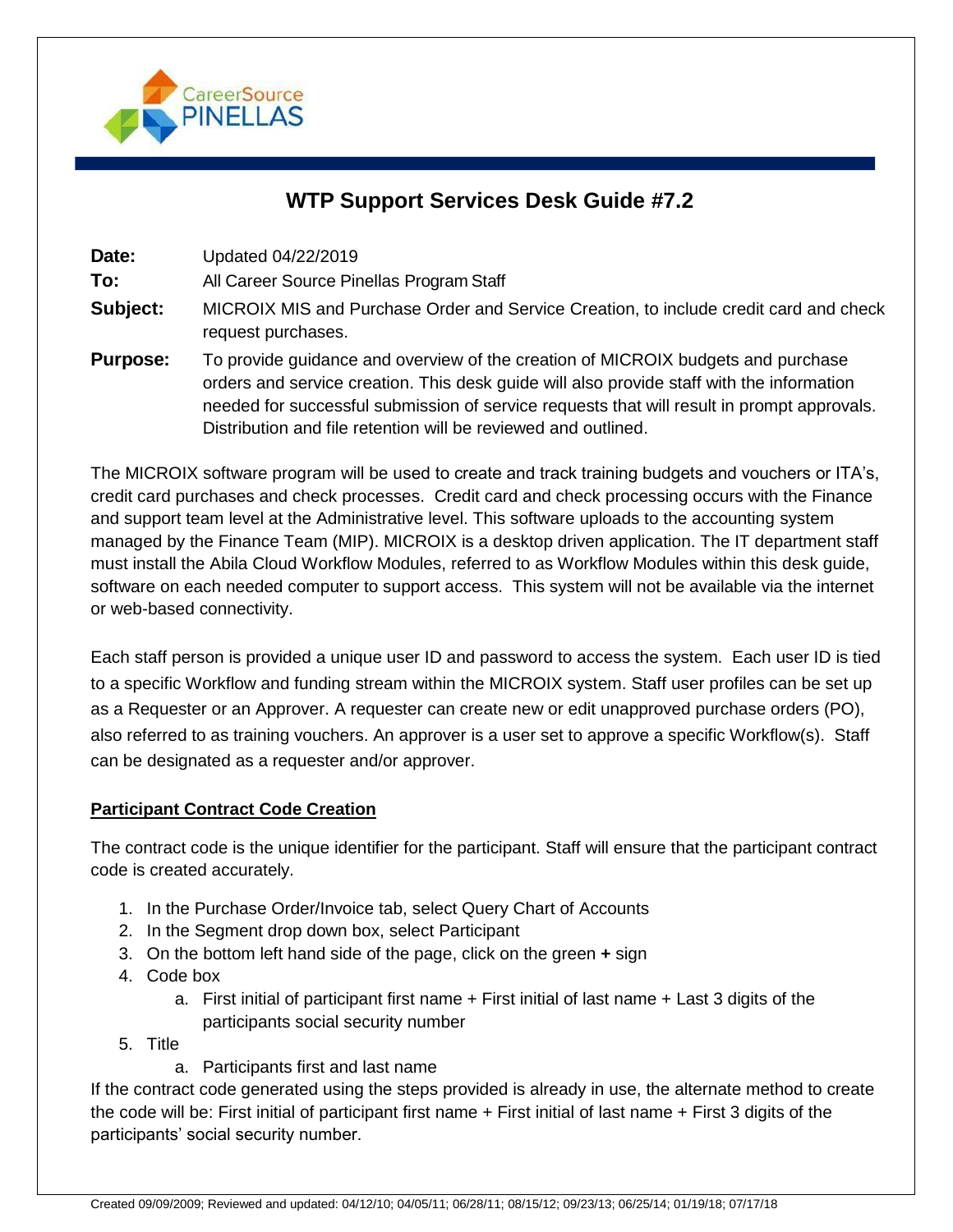#### **Budget Creation**

Staff will create a budget for every participant that will need to have a voucher, credit card or checks requested as related to all training requests in MICROIX. Budgets will be created for the amount of dollars that will be obligated for the entire program year. The budget amount will include all training, training related and fees/exams using a MICROIX voucher, check request or credit card request. Budgets will be created by PY for each year in which CS Pin is supporting the participants training.

- 1. Open the Workflow Modules program and sign in with the User ID provided
- 2. Select the Budget tab on the upper left hand corner and open My Worksheets
- 3. Click the New button on the bottom of the page. This will open the Budget Period box
- 4. The Budget History Period and the New Budget Period should be updated to reflect the current Program Year (PY) that the budget is being created for.
- 5. Select the appropriate program in the Workflow drop down box
- 6. Review the information in the Budget Period box for correctness before clicking OK
- 7. The Worksheet page open with several fields that will need to be completed. MICROIX has numeric fund codes that are created for each allowable funding program and program year. New fund codes are established by Finance prior to the start of each fiscal year. There are several fields that are pre-populated, staff will need to fill out the following:
	- a. Document Information:
		- i. Description  $-$  Insert Participant contract code at the beginning of the box  $+$  Budget for PY
		- ii. Comments box Staff should enter a thorough description of the transaction
	- b. Document Detail:
		- i. Fund select the correct drop down option for the current PY
		- ii. Function select the appropriate category of funding for the program
		- iii. Activity select the appropriate activity for which the voucher is being created
		- iv. Participant type in the participant contract code
		- v. Group select the reason for the budget
		- vi. GL select the account title that fits the line item
		- vii. Description This will default to the participant name and contract number however staff enter a brief description of the voucher purpose.
		- viii. Monthly Distribution select the quarter that the voucher is being created in
		- ix. Budget this will be the amount for the transaction item
- 8. Once all of the required fields in the budget are filled in, the budget can be saved clicking the disk icon on the upper right hand side of the page
- 9. Review the budget for correctness and submit for approval to Finance by clicking on the paper with green arrow on the upper right hand side of the page

Updates and edits can be made to the budget as long as Finance has not approved the budget. Once a budget has been approved by Finance, then staff can only correct the budget by requesting a budget deobligation.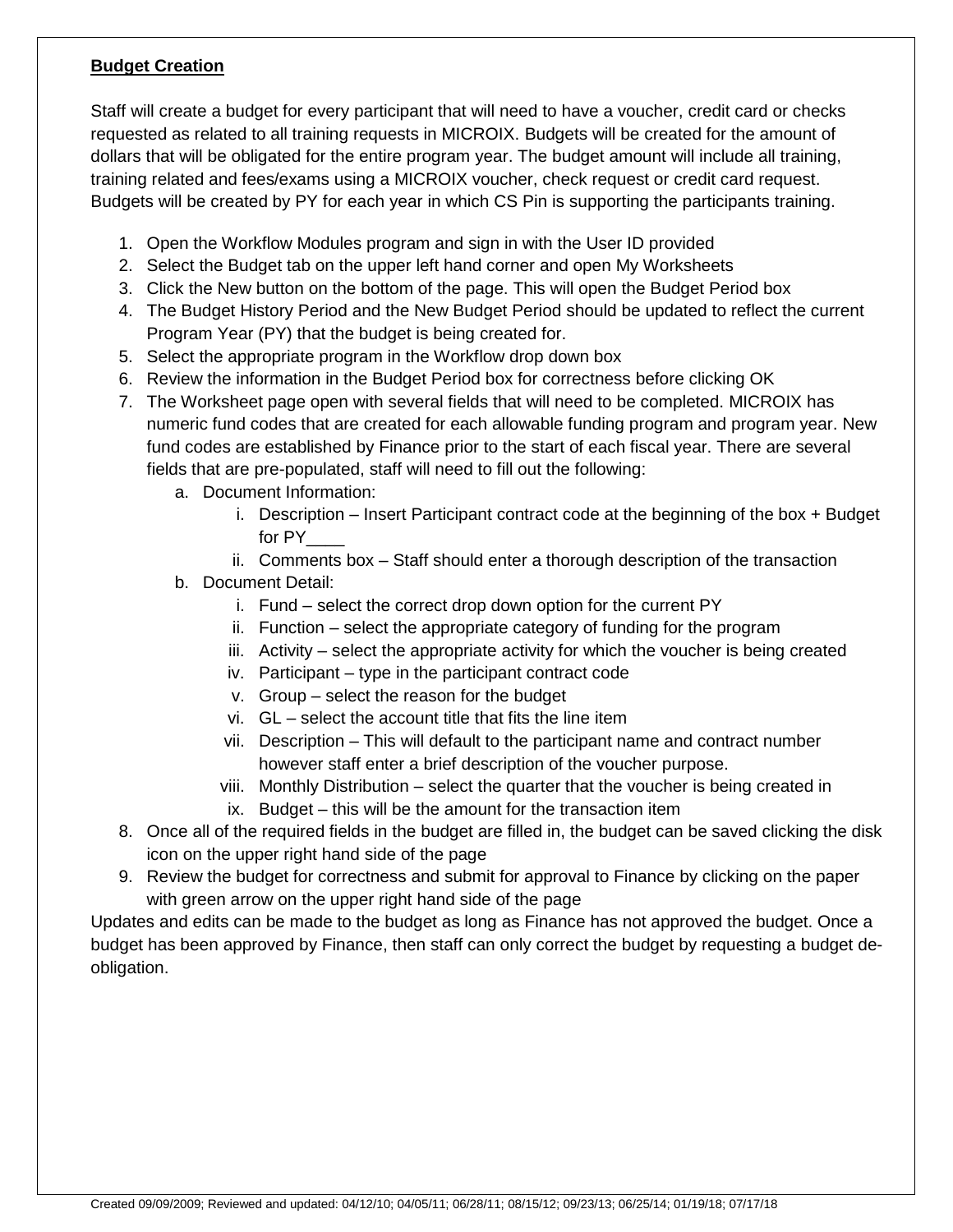#### **Purchase Order (PO)/Service Creation**

Prior to creation of a training related request in MICROIX, also referenced as an encumbrance within MIP, there must be a corresponding budget in MICROIX. The exceptions to this are for GED tuition, GED exams, and one time or supported services provided by the WT Program. The participant case file needs to be fully updated and current in the appropriate programs Management Information Systems (MIS) tracking system.

- 1. Open the Workflow Modules program and sign in with the User ID provided
- 2. Select the Purchase Order/Invoice tab on the upper left hand corner and open My Documents
- 3. Click the New button on the bottom of the page. This will open the Select Document Type box
- 4. The Document Options fields should pre-populate to Document Type: PO/Requisition and Number Prefix: EN. There should be no other fields that need to be updated. Click OK
- 5. The Document Type-Standard Requisition page open up with several fields that will need to be completed. MICROIX has numeric fund codes that are created for each allowable funding program and program year. New fund codes are established by Finance prior to the start of each fiscal year. There are several fields that are pre-populated, staff will need to fill out the following:
	- a. Document Information:
		- i. Description Insert Participant contract code and the participant first and last name
		- ii. Workflow ID select the correct program code from the drop down box
	- b. Reason/Justification:
		- i. Staff should enter a thorough description of the transaction
	- c. Special Instructions/Comment:
		- i. Staff should enter specific mailing or pick up instructions
	- d. Additional Information (User Defined Fields)
		- i. SSN Last 4 self explanatory
		- ii. Training Dates self explanatory
	- e. Vendor Information:
		- i. Vendor ID select the vendor that the voucher, check, or credit card payment will be made to. A vendor not listed will need to be added to the MIP system by Finance.
		- ii. Item No. defaulted to N/A DO NOT CHANGE
		- iii. Qty defaulted to 1.00 DO NOT CHANGE
		- iv. Units defaulted to EA DO NOT CHANGE
		- v. Date this will pre-populate DO NOT CHANGE
		- vi. Vendor ID this is a drop down box option; select the vendor that the voucher, check, credit card payment will be made to
			- For check and credit card requests the vendor is not the payee but the special vendor labeled as "CHECK REQUEST" OR "CREDITCARD REQUEST" is to be used in the Vendor ID box
		- vii. Description This will default to the participant name and contract number however staff enter a brief description of the voucher purpose.
		- viii. Type defaulted to N/A DO NOT CHANGE
		- ix. Price type in the amount of the voucher, this amount must be the exact dollar of the requested service.
		- x. Amount auto populates when the Price field is filled in
		- xi. Dist Code defaults to N/A DO NOT CHANGE
		- xii. Fund select the correct drop down option for the current PY
		- xiii. GL select the account title that fits the line item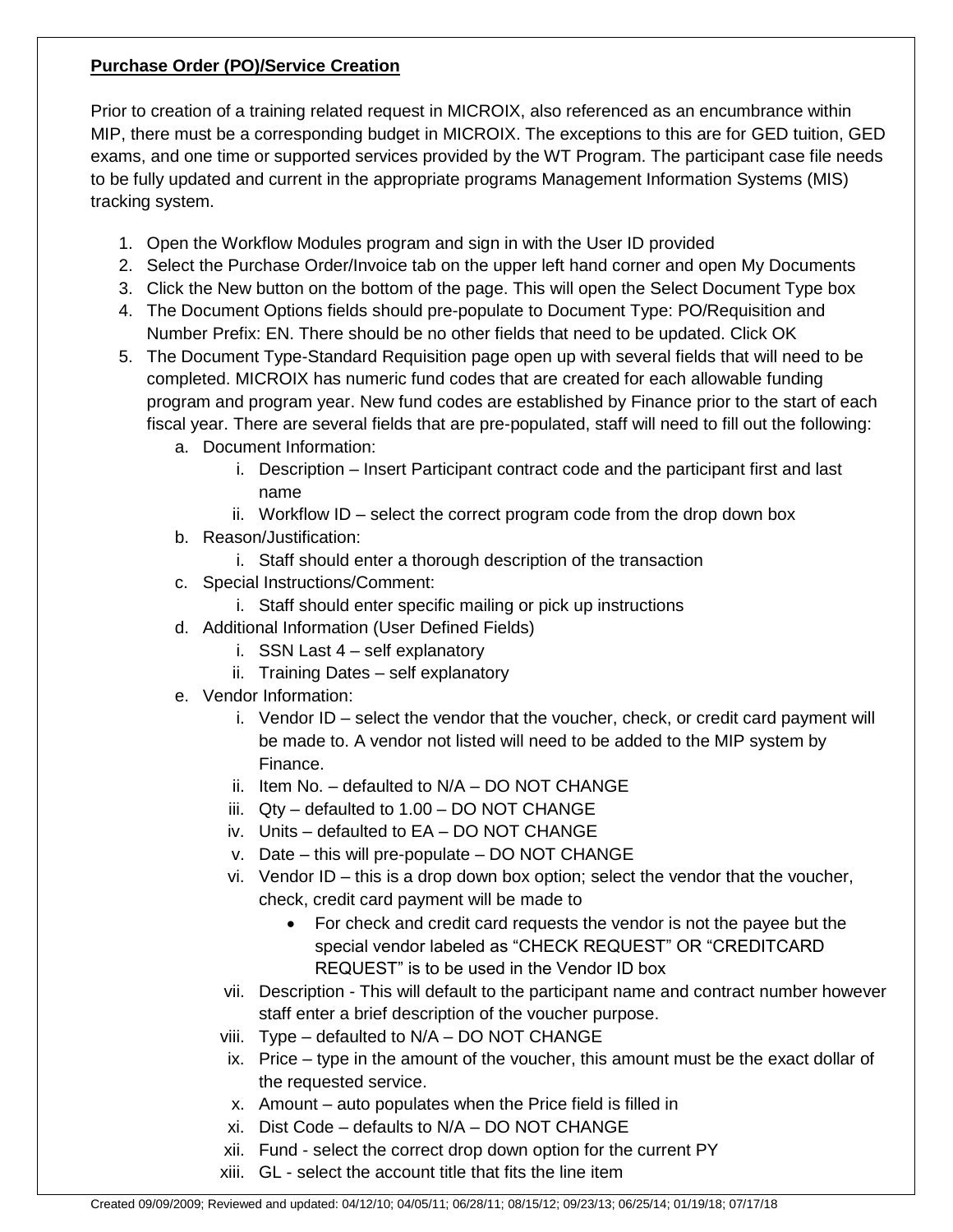- xiv. Function select the appropriate category of funding for the program
- xv. Activity select the appropriate activity for which the voucher is being created
- xvi. Participant type in the participant contract code
- xvii. Group select the reason for the budget
- 6. Once all of the required fields in the PO are filled in, the PO can be saved clicking the disk icon on the upper right hand side of the page
- 7. Review the PO for correctness and submit for approval to Finance by clicking on the paper with green arrow on the upper right hand side of the page
- 8. Updates and edits can be made to the PO as long as Finance has not approved the voucher. Once a voucher has been approved by Finance, then staff can only correct the voucher by requesting a voucher void.

Staff will need to complete individual line items for multiple GL codes, i.e. Tuition costs will be one line item and GL code, school fees are an additional line item and GL code, and so on.

# **Voucher Approval, Distribution, and File Retention**

The Finance Department will manage the voucher approvals, the MIP voids and corrections, and the voucher void requests submitted by Program staff. Upon receiving a processed voucher, the Finance department staff will review and complete the approval process thru the MICROIX MIP system.

If there are pending questions or issues with the voucher request, the Finance department staff will communicate with the Program staff via the audit notes located within MICROIX.

Program staff will be able to log into MICROIX to review the status of vouchers. Once a voucher is approved by Finance, program staff will use the printer icon in MICROIX to print the voucher. The printed voucher should be reviewed for:

- 1. Ensure that the "Accounting Approved" statement shows in the Authorization Information section
- 2. The voucher is made out to the correct vendor
- 3. The voucher shows the correct dollar amount
- 4. The line item descriptions are correct

Once printed, the staff will need to sign and date the voucher on the Authorized Signature section. The signed voucher will be embossed prior to the participant picking up the voucher. Upon pick up, the participant will sign the voucher in the Student Authorization section of the voucher.

A copy of the signed and embossed voucher is made for the participants' electronic case file.

# **Voucher Void Requests**

When a voucher has not been picked up or used by the participant a void of the voucher should be requested as part of the Finance Department checks and balance process.

- 1. Write VOID, staff initials, and date on the voucher
- 2. Enter a case note into the appropriate MIS tracking system and print the case note
- 3. Voided voucher requests are entered on a tracking spreadsheet located on U drive.
- 4. Finance department is responsible for completing all void requests by monitoring the tracking spreadsheet twice a week
- 5. Staff should review and determine if budget de-obligations or if following program years are effective are needed as result to the void request.